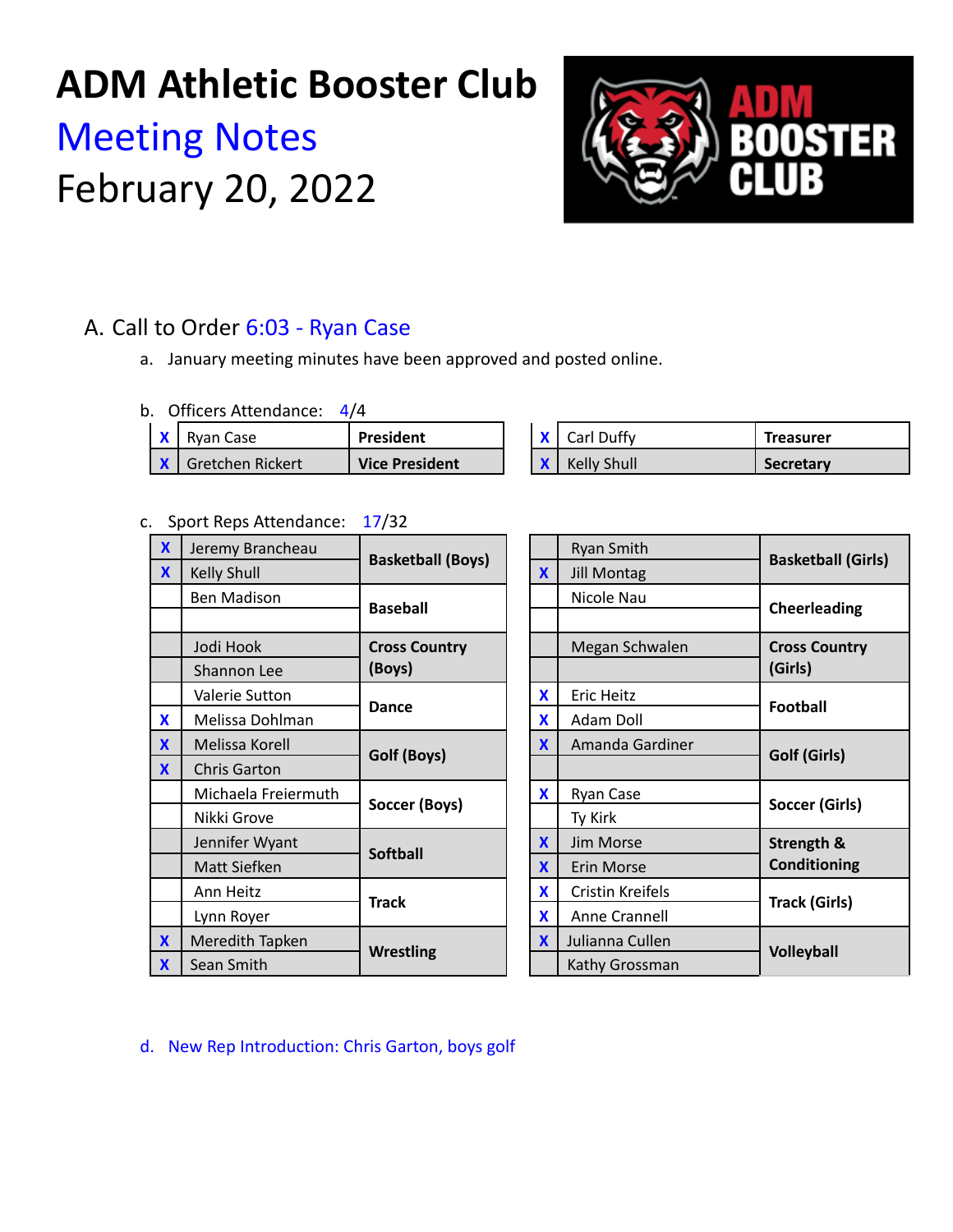### B. Guest Presentation

Scott Garvis from Bound (aka Varsity Bound, [https://ia.varsitybound.com](https://ia.varsitybound.com/)) will be sharing what their platform has to offer, and how Booster Clubs are using it.

Scott shared a presentation about the Bound platform. Bound is now more than varsity sport stats. There are parts to the platform that manage everything from registration, to schedules, to transportation. The software was designed from feedback from athletic directors.

Bound provides multiple opportunities for advertising to be placed: website banners, social media graphics, live score boards, mobile tickets, on printed rosters, etc. You can also use Bound for fundraising to sell items or memberships.

We asked Scott about selling advertising and general costs. Technical issues users have had using the Bound site and mobile application were shared. Using Bound as a common/central place for all sports teams to text and email players and parents was also discussed.

It was decided no action had to be taken at this time, but the next time the Booster Club updates Business Membership offerings we will revisit the advertising opportunities from Bound.

### C. Committee Reports

- a. **Athletics Report** Rod Wiebers, Activities Director
	- i. Winter season sports of wrestling, boys and girls basketball are wrapping up.
	- ii. When the IGHSAU announced Girls Wrestling a lot of questions came up that are still being discussed.
	- iii. Tickets can only be bought online for post season basketball games.
	- iv. Track starts Monday!
	- v. Golf and Soccer both officially start after spring break.
	- vi. Coaching positions filled recently include cheer and middle school baseball and softball.
	- vii. Will be filling Volleyball positions in the next couple weeks.
- b. **Financial Update** Carl Duffy
	- i. The majority of the balance we have across all accounts has been allocated to coaches requests from November's meeting.
	- ii. Ryan will send out a link to the spreadsheet for reps to review and remind coaches of requests that have not been purchased and bonus money available.
	- iii. A check has been received from Tiger Athletic Club (3rd-8th grade girls basketball program) to start the Gym Improvement Fund.